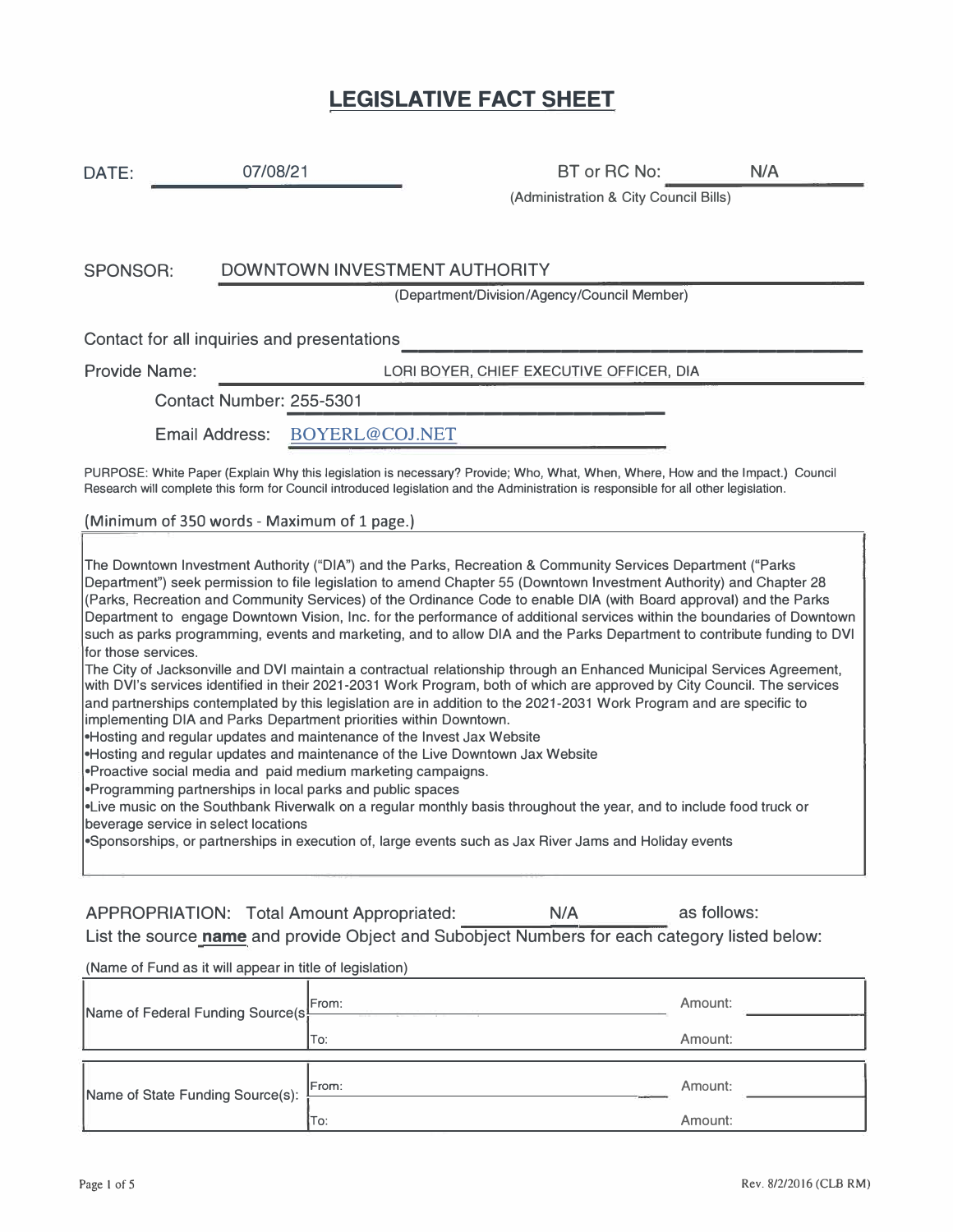| Name of City of Jacksonville Fundir | From: | Amount: |
|-------------------------------------|-------|---------|
|                                     | To:   | Amount: |
| Name of In-Kind Contribution(s):    | From: | Amount: |
|                                     | To:   | Amount: |
| Name & Number of Bond               | From: | Amount: |
| Account(s):                         | To:   | Amount: |

## PLAIN LANGUAGE OF APPROPRIATION/ FINANCIAL IMPACT/ OTHER:

Explain: Where are the funds coming from, going to, how will the funds be used? Does the funding require a match? Is the funding for a specific time frame? Will there be an ongoing maintenance? ... and staffing obligation? Per Chapters 122 & 106 regarding funding of anticipated post-construction operation costs.

(Minimum of 350 words - Maximum of 1 page.)

There is no appropriation sought by this legislation.

ACTION ITEMS: Purpose/ Check List. If "Yes" please provide detail by attaching justification, and code provisions for each.

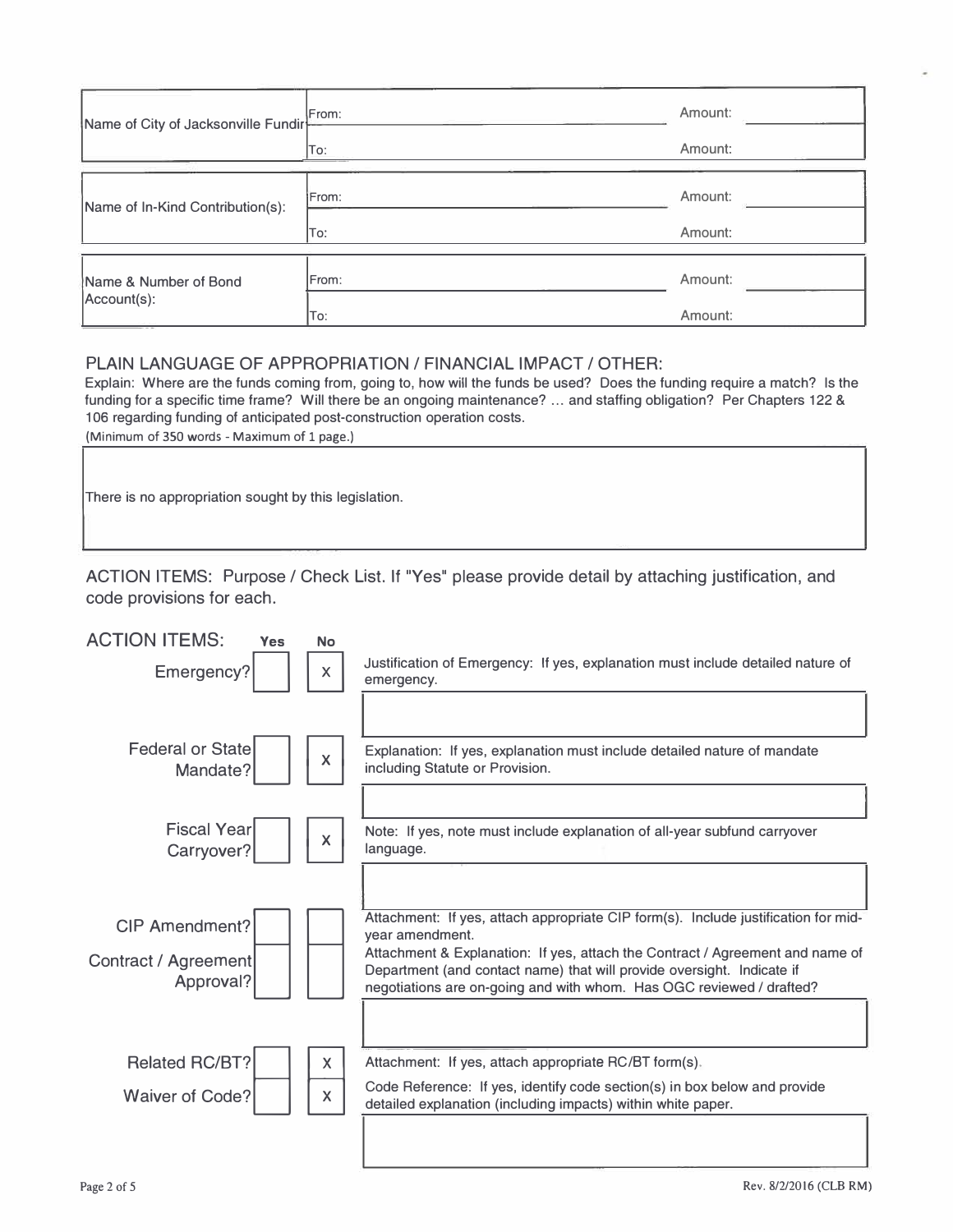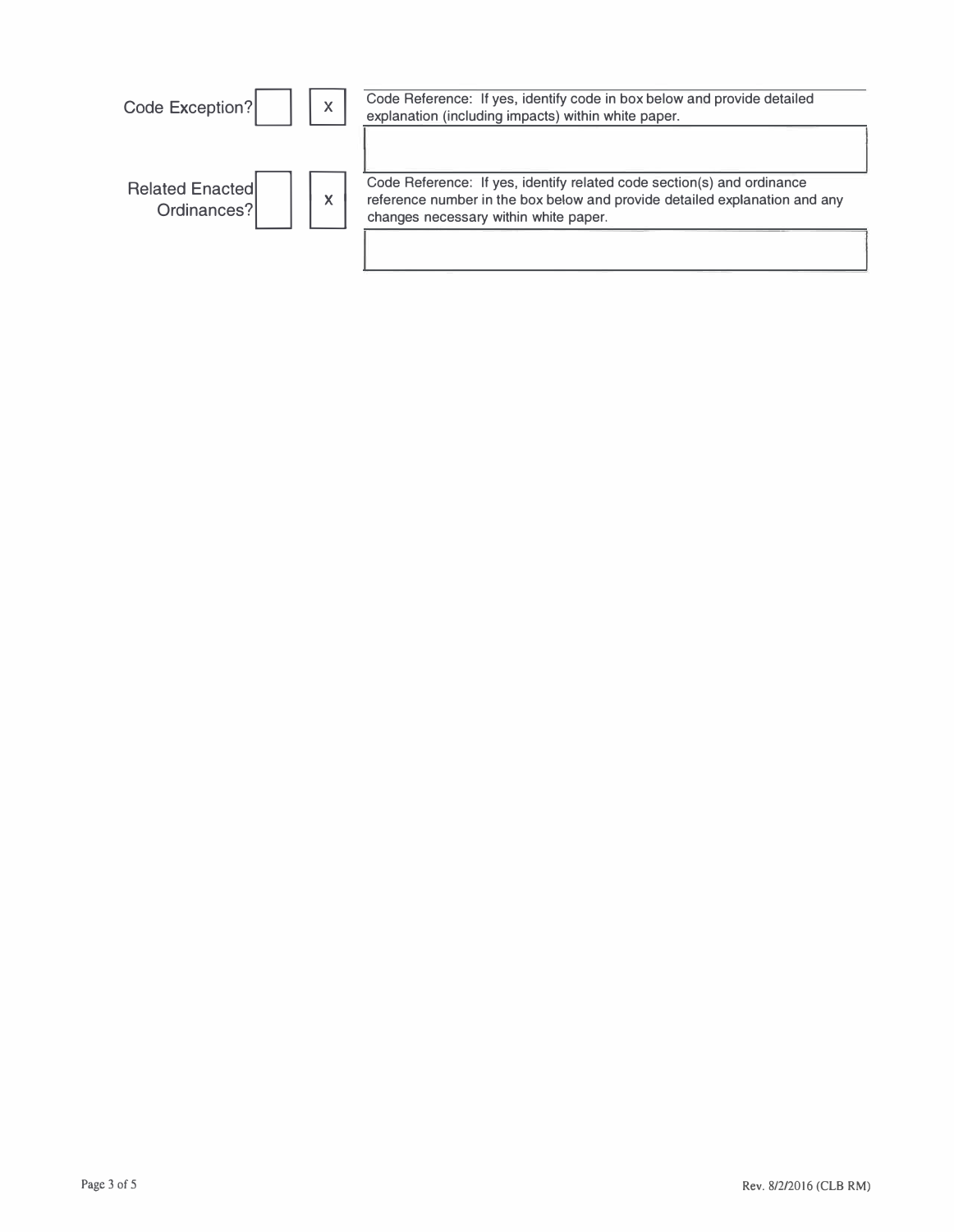ACTION ITEMS CONTINUED: Purpose / Check List. If "Yes" please provide detail by attaching justification, and code provisions for each.

|                     | justification, and code provisions for each.                            |                         | AUTION ITEMO CONTINUED. Fulpose / Oliech Eist. II Tes piease provide detail by attaching                                                                                                                                                                                                      |                                    |       |               |
|---------------------|-------------------------------------------------------------------------|-------------------------|-----------------------------------------------------------------------------------------------------------------------------------------------------------------------------------------------------------------------------------------------------------------------------------------------|------------------------------------|-------|---------------|
|                     | <b>ACTION ITEMS:</b><br><b>Yes</b><br>Continuation of<br>Grant?         | <b>No</b><br>X          | Explanation: How will the funds be used? Does the funding require a match?<br>Is the funding for a specific time frame and/or multi-year? If multi-year, note<br>year of grant? Are there long-term implications for the General Fund?                                                        |                                    |       |               |
|                     | <b>Surplus Property</b><br>Certification?<br>Reporting<br>Requirements? | $\mathsf{X}% _{0}$<br>X | Attachment: If yes, attach appropriate form(s).<br>Explanation: List agencies (including City Council / Auditor) to receive reports<br>and frequency of reports, including when reports are due. Provide Department<br>(include contact name and telephone number) responsible for generating |                                    |       |               |
|                     | <b>Division Chief:</b>                                                  |                         | (signature                                                                                                                                                                                                                                                                                    |                                    | Date: | $\frac{1}{2}$ |
|                     | Prepared By:                                                            |                         | (signature)                                                                                                                                                                                                                                                                                   |                                    | Date: |               |
|                     |                                                                         |                         | <b>ADMINISTRATIVE TRANSMITTAL</b>                                                                                                                                                                                                                                                             |                                    |       |               |
| To:                 |                                                                         |                         | MBRC, c/o Jasmine Jordan, Budget Office, St. James Suite 325                                                                                                                                                                                                                                  |                                    |       |               |
| Thru:               | (Name, Job Title, Department)<br>Phone:                                 | 255-5015                | Leeann Krieg, Director of Intergovernmental Affairs, Office of the Mayor<br>E-mail:                                                                                                                                                                                                           | leeannk@coj.net                    |       |               |
| From:               | Phone:                                                                  | 255-5015                | Leeann Krieg, Director of Intergovernmental Affairs, Office of the Mayor<br>Initiating Department Representative (Name, Job Title, Department)<br>E-mail:                                                                                                                                     | leeannk@coj.net                    |       |               |
| Primary<br>Contact: | (Name, Job Title, Department)<br>Phone:                                 | 255-5015                | Leeann Krieg, Director of Intergovernmental Affairs, Office of the Mayor<br>E-mail:                                                                                                                                                                                                           |                                    |       |               |
| CC:                 | Phone:                                                                  | 255-5015                | Leeann Krieg, Director of Intergovernmental Affairs, Office of the Mayor<br>E-mail:                                                                                                                                                                                                           | leeannk@coj.net<br>leeannk@coj.net |       |               |
|                     |                                                                         |                         |                                                                                                                                                                                                                                                                                               |                                    |       |               |